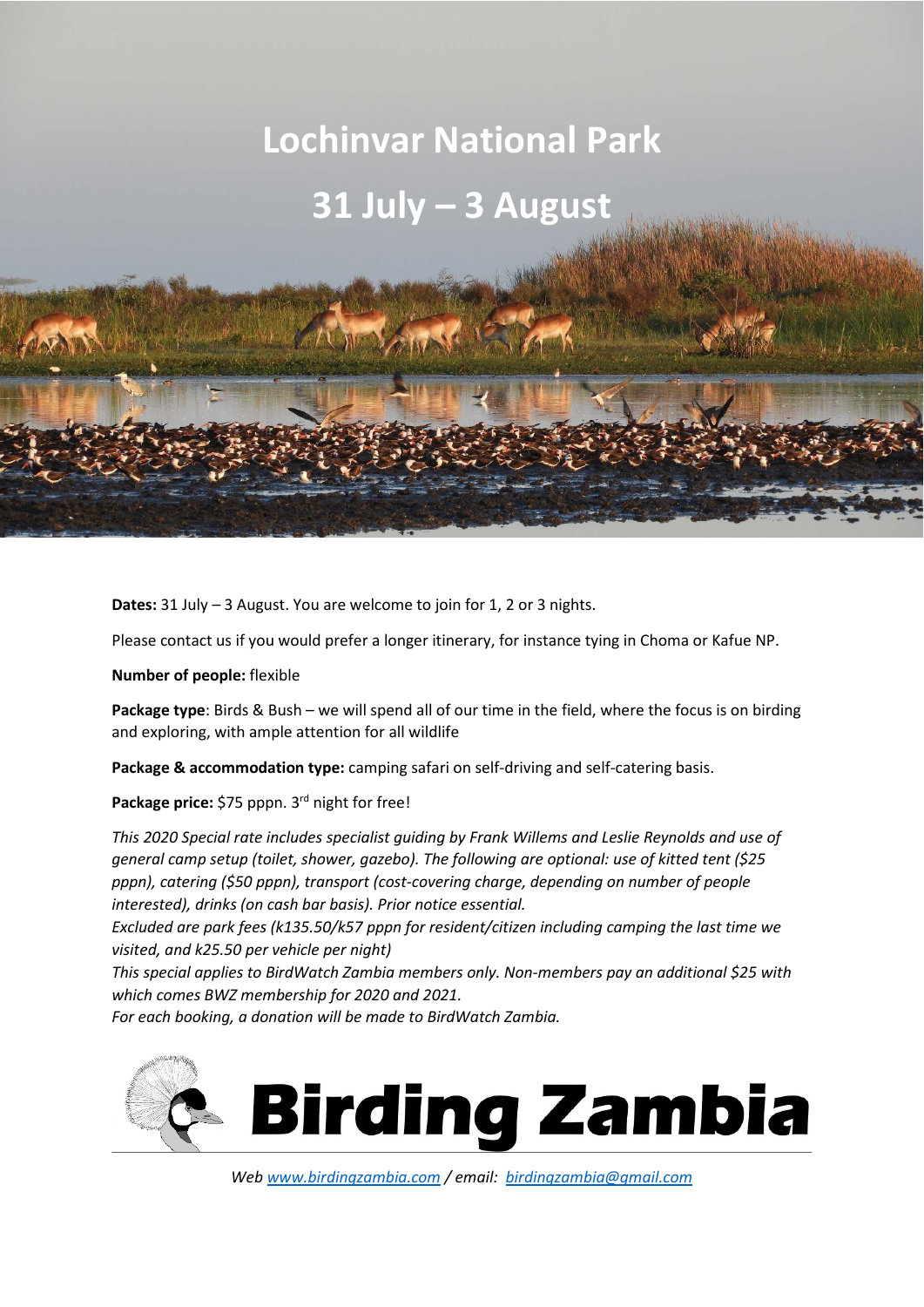#### Introduction

Lochinvar is part of the Kafue Flats, a million hectares floodplains area, not far short of the size of the Okavango and Bangweulu. It can easily be argued to be Zambia's prime birding site. Against a background of stunning scenery dotted with the endemic Kafue Lechwe, it holds internationally important congregations of numerous waterbirds. Possibly most notable are the large populations of Grey Crowned and Wattled Crane and (seasonally) African Skimmer and Caspian Plover. It is the only site in Zambia where Black-tailed Godwit, Caspian Tern and Gull-billed Tern are present in numbers year-round while Slaty Egret and Greater Flamingo are regular. The many thousands of migrant waders and terns commonly include vagrants. The adjacent drier shrubs are excellent for warblers including seasonally Olive-tree Warbler (Zambia's only annual location?) while the drier plains hold breeding populations of Secretarybird, Denham's Bustard and (seasonally) large numbers of Yellowthroated Sandgrouse. Among numerous raptors are Montague's and Pallid Harrier (seasonal), Rednecked Falcon and all vultures (resident). Kafue Lechwe will be seen in good numbers, while Serval and Oribi are among other mammals of interest likely to be seen.

In early 2020, Lochinvar reinforced its status as Zambia's prime rarity spot producing Zambia's first Little Terns as well as Lesser Sand, Pacific Golden and Grey Plover, Terek Sandpiper, Cape Teals, Cape Shovelers (suspected to now breed), Lesser Black-backed Gull, Black-winged Pratincole and Redrumped Swallow, among others.

This July-August visit should produce the first Palearctic waders returning from their Arctic breeding grounds, as well as typical winter visitors. These will include dry-season migrants such as Temminck's Pratincole and Capped Wheatear, migrating within tropical Africa in "opposite order" compared to most other migrants, as well as non-breeding visitor from Southern Africa including White-throated and Pearl-breasted Swallow. We're keeping our fingers crossed for rarities, which in July-August may be the likes of Chestnut-banded Plover, Lesser Flamingo, Cape Vulture or Greater Kestrel, with an off-chance of an early or staging rare Palearctic wader. And we're really hoping to see some "Cape Shovelings" which would provide ultimate confirmation of the species now breeding here.

Birding Zambia and partners are proud to be the only operators offering packages to Lochinvar. We will pick a camping site next to the shore of Chunga Lagoon, which forms the prime birding area. Exact locality depends on water levels and hence birding concentrations.

Fanatic birders will easily enjoy more than 3 nights to explore the area. Alternatively, consider combining it with a visit to the Choma and Livingstone areas, Kafue N.P. or the Zambezi Valley, all of which Birding Zambia can facilitate.

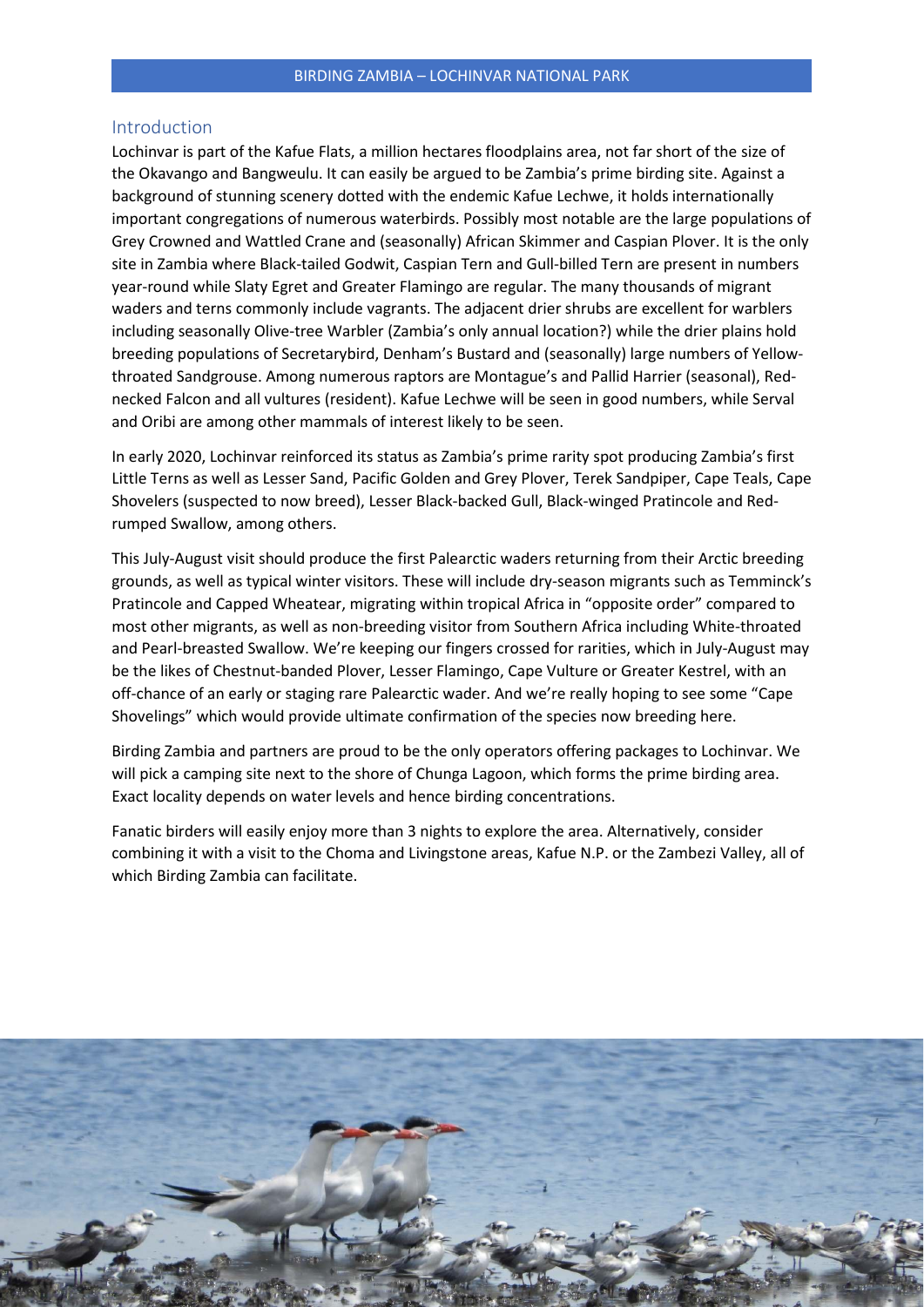#### Itinerary

31 July: Drive from Lusaka or Livingstone. It takes roughly 5 hours from either starting point to the camp site on Chunga Lagoon. See below for directions.

1 & 2 August: full days in Lochinvar. We will let the program depend on where the birds are (strongly dominated by water levels). Presumably focus on adjacent areas of Chunga Lagoon in the morning. Afternoon drive into the plains to the northeast or west.

3 August: Early morning exploration of the southern parts of the park, which hold the Gwimbi and Banda Hotsprings (good for plains species like Secretarybird and Yellow-throated Sandgrouse), Big Baobab and Drumming Rocks. Continue to Lusaka/Livingstone from here.

### Boating the Kafue

We are looking into bringing out a boat to explore the Chunga Lagoon and possibly boat to the Kafue Bridge on the 3<sup>rd</sup>. Please let us know if you're keen to be part of this.